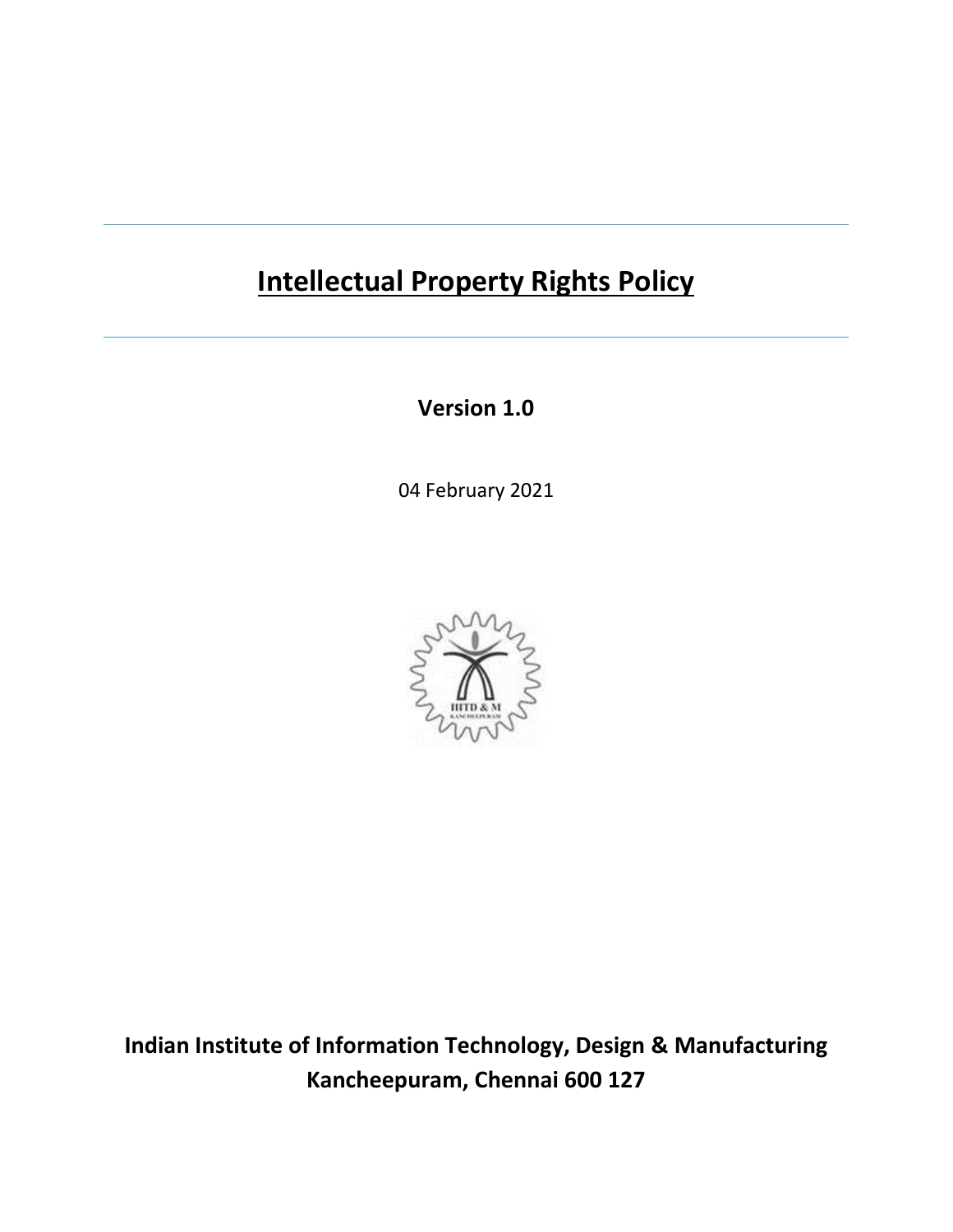# **Contents**

| 1. |                                                                                     |  |  |  |  |  |
|----|-------------------------------------------------------------------------------------|--|--|--|--|--|
| 2. |                                                                                     |  |  |  |  |  |
|    |                                                                                     |  |  |  |  |  |
|    |                                                                                     |  |  |  |  |  |
|    |                                                                                     |  |  |  |  |  |
|    |                                                                                     |  |  |  |  |  |
|    | 2.4.1. IP generated from research conducted by utilizing resources of the institute |  |  |  |  |  |
|    | 2.4.1.1.<br><b>PATENTS</b>                                                          |  |  |  |  |  |
|    | 2.4.1.2. COPYRIGHT                                                                  |  |  |  |  |  |
|    | 2.4.1.3. TRADEMARKS                                                                 |  |  |  |  |  |
|    | 2.4.1.4. INDUSTRIAL DESIGNS                                                         |  |  |  |  |  |
|    | 2.4.1.5. SEMICONDUCTOR INTEGRATED CIRCUITS AND PLANT VARIETY                        |  |  |  |  |  |
|    | 2.4.2. IP generated from research conducted in collaboration with external partners |  |  |  |  |  |
|    | 2.4.3. Disclosure                                                                   |  |  |  |  |  |
|    |                                                                                     |  |  |  |  |  |
|    | 2.5.1. Types of IP licensing and assignment                                         |  |  |  |  |  |
|    | 2.5.2. Licensing Agreements and Revenue Sharing                                     |  |  |  |  |  |
|    | Research outputs generated by utilization of resources of the Institute<br>2.5.2.1. |  |  |  |  |  |
|    | Research outputs generated in collaboration with external partners<br>2.5.2.2.      |  |  |  |  |  |
|    | 2.5.3. Encouraging Entrepreneurship and Start-ups                                   |  |  |  |  |  |
|    | 2.5.4. Limitation of Liability                                                      |  |  |  |  |  |
|    | 2.5.5. Sharing of Costs related to IP protection                                    |  |  |  |  |  |
|    | 2.5.6. Waiver of IP rights by the Institute                                         |  |  |  |  |  |
|    | 2.5.7. Use of Institutes' IP Resources                                              |  |  |  |  |  |
|    |                                                                                     |  |  |  |  |  |
|    | 2.6.1. Use of technology protected by IPRs like patents and designs                 |  |  |  |  |  |
|    | 2.6.2. Use of copyrighted materials                                                 |  |  |  |  |  |
|    | 2.6.3. Promotion of the use of Free and Open-Source Software (FOSS)                 |  |  |  |  |  |
|    |                                                                                     |  |  |  |  |  |
|    |                                                                                     |  |  |  |  |  |
|    | 2.9. Disputes & Appeals<br>14                                                       |  |  |  |  |  |
|    |                                                                                     |  |  |  |  |  |
|    |                                                                                     |  |  |  |  |  |
|    |                                                                                     |  |  |  |  |  |
|    |                                                                                     |  |  |  |  |  |
|    |                                                                                     |  |  |  |  |  |
|    |                                                                                     |  |  |  |  |  |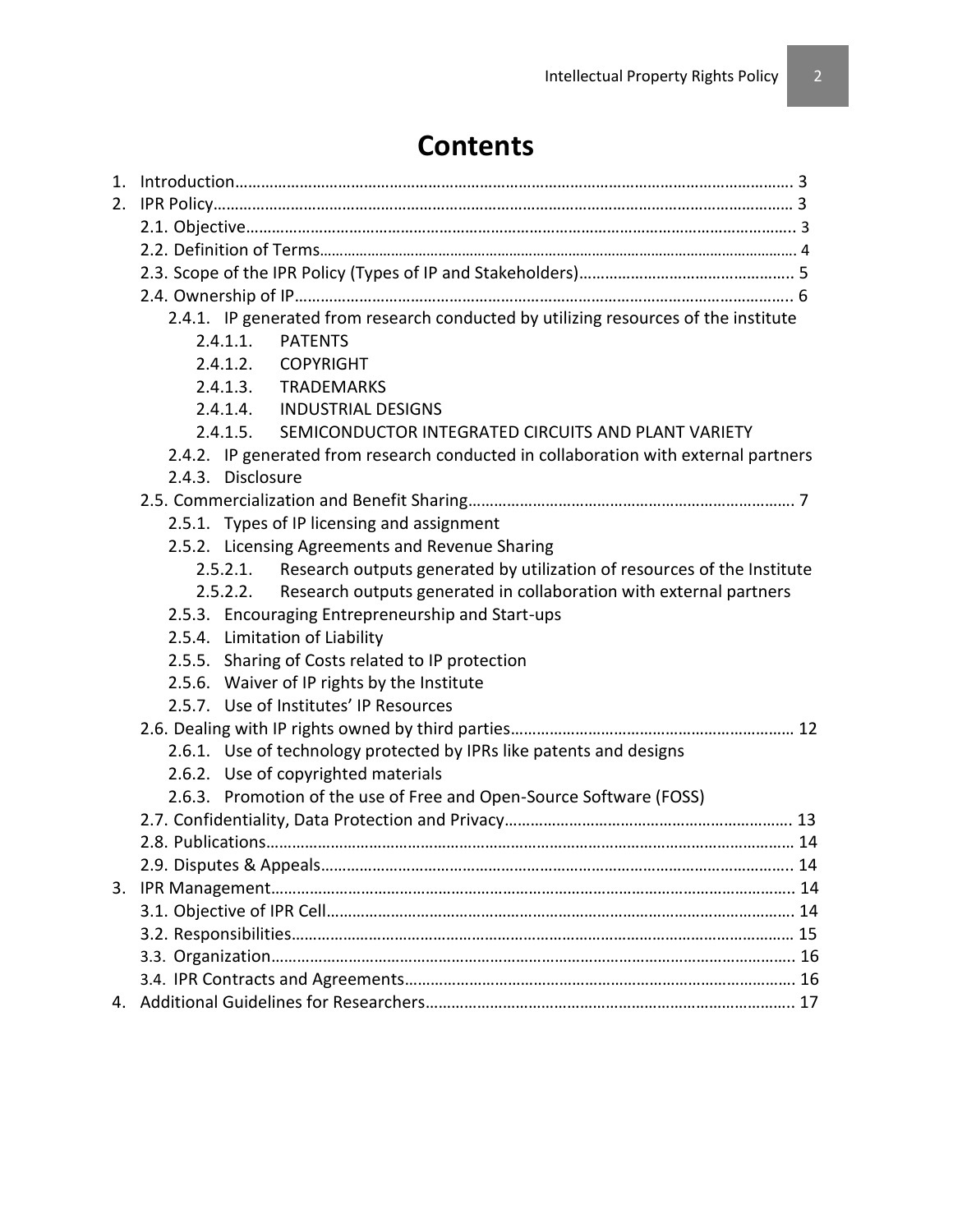The Government of India's initiative to nurture the spirit of innovation among academic institutions and translate these into products, processes and services for commercial exploitation has manifested in two policy guidelines: (a) the National Innovation and Startup Policy (Ministry of Education, Sep 2019); and (b) Draft guidelines for Intellectual Property Rights (IPR) in academic institutions (Department of Industrial Policy and Promotion, Sep 2019).

Indian Institute of Information Technology, Design & Manufacturing, Kancheepuram (IIITDM Kancheepuram), hereafter referred to as the 'institute', has reviewed these policies and after consultation with faculty, staff and a cross-section of students has decided to adopt them with some minor refinements to support its specific context. This document outlines the key elements of the IPR and technology transfer policy and the IPR management process for creating, protecting, and commercializing the IP of the institute.

### **2. The IPR Policy:**

### **2.1 Objective:**

Intellectual property (IP) refers to creations of the mind: inventions; literary and artistic works; and symbols, names and images used in commerce. IP is protected in law by, for example, patents, copyright, and trademarks, also called as Intellectual Property Rights (IPRs), which enable people to earn recognition or financial benefit from what they invent or create. An IPR policy is the cornerstone of innovation and creativity for academia. It provides structure, predictability, and a framework for talented minds to do what they do best: create and innovate. The aim is to contribute to transforming industry and society by delivering researchled education, promoting innovation, collaboration and fostering human values.

The key objectives of IPR policy include:

- i. To provide a framework to foster innovation and creativity in the areas of science, technology, design, and humanities by nurturing new ideas and research, in an ethical environment
- ii. To protect intellectual property (IP) rights generated by faculty/ personnel, students, and staff of the institute, by translating their creative and innovative work into IP rights
- iii. To lay down an efficient, fair, and transparent administrative process for ownership control and assignment of IP rights and sharing of revenues generated by IP, created and owned by the institute. Additionally, in cases of government funded research, the inventor(s)/ organization(s) should disclose their IP filings to the Government Agency(s) that have funded their research
- iv. To promote more collaborations between academia and industry through better clarity on IP ownership and IP licensing
- v. To create a mechanism for knowledge generation and its commercial exploitation. The purpose of IP commercialization is also to augment the financial self-sustenance goals of the institute & its centers of excellence and labs and to reward faculty and researchers.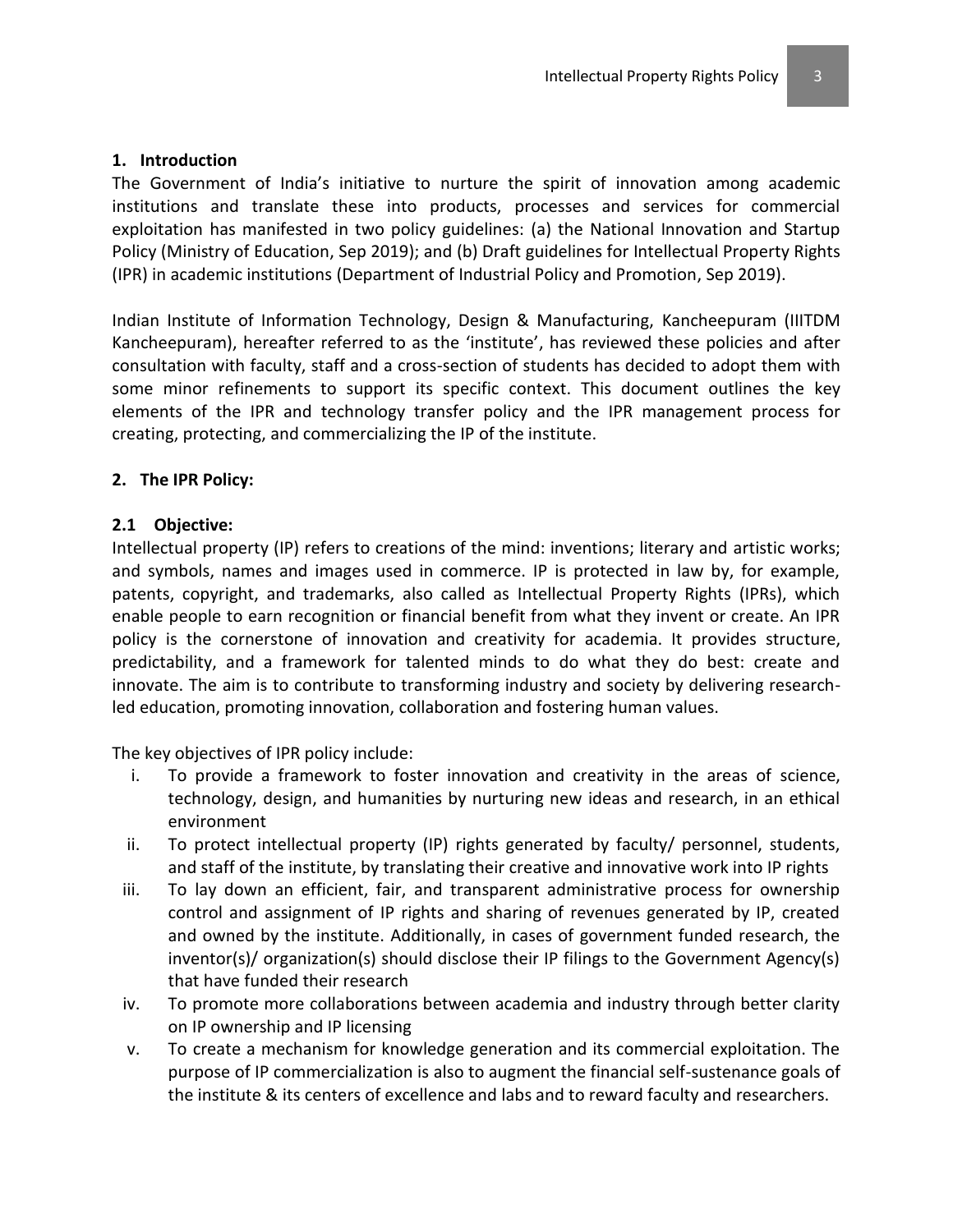#### **2.2 Definition of Terms**

- Author: An author is as defined under Section 2(d) of the Copyright Act, 1957. 1 (In relation to a literary or dramatic work, the author of the work; In relation to a music work, the composer; In relation to artistic work other than a photograph, the artist; In relation to photograph, the person taking the photograph, the artist; In relation to a cinematograph film or sound recording, the producer; and In relation to any literary, dramatic, musical or artistic work which is computer- generated, the person who causes the work to be created)
- Collaborative Activity: is the research undertaken by the personnel of the institute, in cooperation with industry and/or another researcher(s), who are not the personnel from the institute
- Creator: means the researcher who contributed to the creation of the Intellectual Property (IP) (copyrights, designs, trademarks).
- Director: means director of the Indian Institute of Information Technology, Design & Manufacturing, Kancheepuram
- External Partners: includes Government of India, State Government(s), Local Self-Governments, Government Departments, Foreign Governments, International Organizations, Public Sector Undertakings (PSUs), all types of Private Sector Organizations, Multinational Corporations, Non-Governmental Organizations, and/or other institutions that provide research projects or consultancy assignments to researchers on regular or irregular basis; or any combination(s) of the above
- Inventor: means the researcher who contributed to the creation of the Intellectual Property (IP) (essentially patents).
- Intellectual Property: Intellectual Property, as provided under Article I of the Agreement on Trade Related Aspects of Intellectual Property Rights (TRIPS), refers to all categories of intellectual property that are subject of Sections 1 to 7 of Part II of the TRIPS Agreement
- Intellectual Property Rights: means ownership and associated rights relating to aforementioned Intellectual Property, either registered or unregistered, and including applications or rights to apply for them and together with all extensions and renewals of them, and in each and every case, all rights or forms of protection having equivalent or similar effect anywhere in the world. The IPRs recognized in India are broadly listed below:
	- a. Patent: As defined under Section 2(m) of the Patents Act, 1970
	- b. Copyright: Copyright is a right given to creators of literary, dramatic, musical and artistic works and producers of cinematograph films and sound recordings. Works are as defined under the Copyright Act, 1957
	- c. Trade Mark: As defined under Section 2(zb) of the Trade Marks Act, 1999
	- d. Design: As defined under Section 2 (d) of the Designs Act, 2000
	- e. Semiconductor Integrated Circuit: As defined under Section 2(r) of the Semiconductor Integrated Circuits Layout Design Act, 2000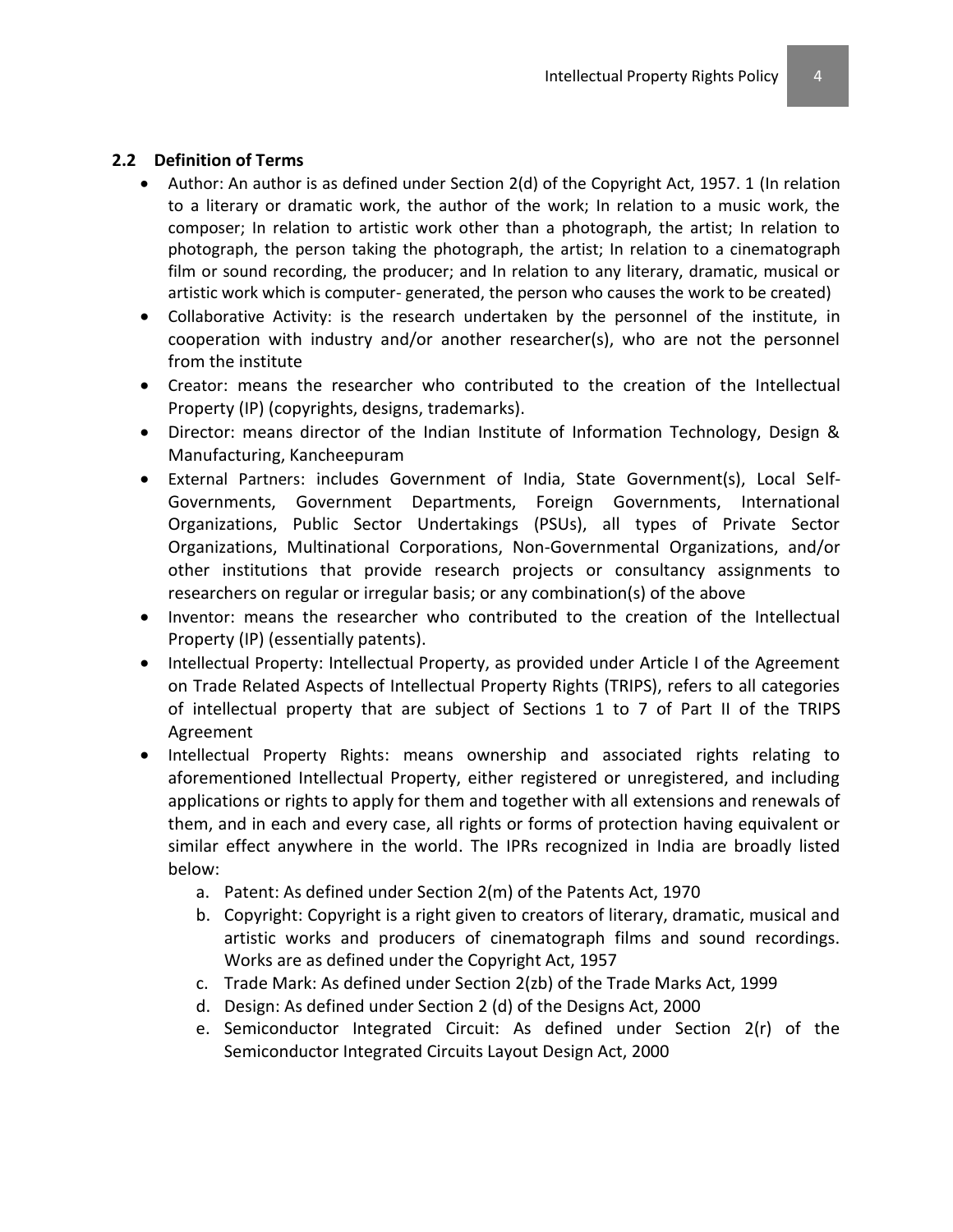- Moral Rights: Moral rights are enshrined under the aegis of Section 57 of the Copyright Act, 1957. They are the author's or creator's special rights which include: the right to paternity and the right to integrity
- Researcher: It means;
	- a. persons employed by the institute, including faculty and staff;
	- b. students, including undergraduate, postgraduate, doctoral and post-doctoral students of the institute;
	- c. any persons, including visiting faculty, project staff, interns;
	- d. any persons, who use the resources of the institute and who perform any research task at the institute or otherwise participate in any research project(s) administered by the institute, including those funded by external sponsors. Wherever different conditions are applicable for any of the sub-categories of researchers, they are specifically mentioned in the guidelines
- Research: Ownership rights over IP generated in institute will vary as per source of funding for the research through which IP was generated:
	- a. Research undertaken by a researcher in the normal course of his/her engagement/ appointment with the institute, utilizing resources of the institute. This includes, but is not limited to, use of space, facilities, materials, or other resources of the institute, specific monetary support for research through grants or fellowships, funds for procuring books/ equipment or materials for specific research projects, and creation/ modification of infrastructure like labs for the specific needs of research
	- b. Research undertaken by a researcher in collaboration with an external partner. This support from external partners includes, but is not limited to, specific monetary support given for research through grants or fellowships
- Research Agreement: It refers to Research Service Agreement, Cooperative Research and Development Agreement, Material Transfer Agreement, Confidentiality Agreement, Consultancy Agreement and any other type of agreement concerning research pursued by researchers and/or IP created at the institute
- Royalty: It is the payment made to an inventor/author or an institution for legal use of a patented invention or any intellectual property when licensed
- Sufficient Disclosure: It means providing a detailed description of features essential for carrying out the invention in order to render it apparent how to put the invention into practice to a person skilled in the art (expert in that domain)

# **2.3 Scope of the IPR Policy (Types of IP and Stakeholders)**

- i. This IPR Policy shall apply to all Intellectual Property created at the institute, as well as, all IP rights associated with the intellectual property, from the date of implementation of these guidelines.
- ii. This IPR Policy shall apply to all researchers who have established legal relationship with the institute, based on which the researcher is bound by these guidelines. Such a legal relationship may arise pursuant to the provision of law, collective agreement or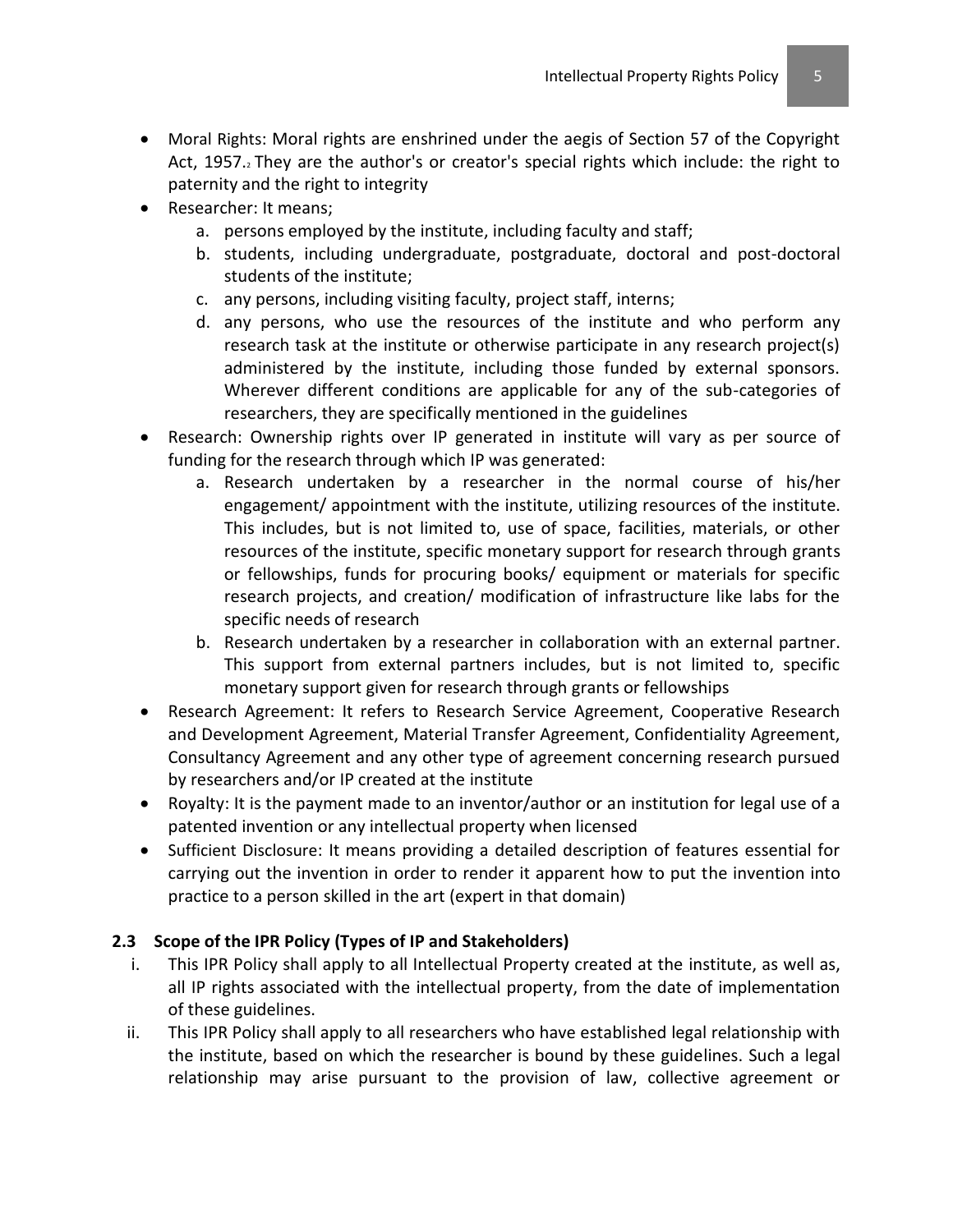individual agreement (may refer to employment/ retainership contract/ pursuance of studies or any other legal arrangement)

iii. This IPR Policy shall not apply in cases in which the researcher entered into an explicit arrangement to the contrary with the institute prior to the effective date of the guidelines, or the institute previously entered into an agreement with a third party concerning rights and obligations set out in these guidelines.

### **2.4 Ownership of IP:**

### **2.4.1 IP generated from research conducted by utilizing resources of the institute**

#### **2.4.1.1 PATENTS**

- i. All inventions made by researchers in furtherance of their responsibilities with the institute, developed by utilizing the resources of the institute, or with the mix of funds, resources and/or facilities of the institute, shall ordinarily be vested with the institute
- ii. If the institute determines that an invention was made by an individual(s) on his/her own time and unrelated to his/her responsibilities towards the institute and was conceived or reduced to practice without the use of resources of the institute, then the invention shall vest with the individual(s)/ inventor(s)

### **2.4.1.2 COPYRIGHT**

- i. The ownership rights in lecture videos or Massive Open Online Courses (MOOCs), films, plays, and musical works, institutional materials including, but not limited to, course syllabi, curricula, exam questions, exam instructions, and papers/ reports specifically commissioned by the institute, shall ordinarily be vested with the institute. The moral rights shall continue to vest with the author(s) wherever applicable
- ii. The ownership rights in scholarly and academic works generated utilizing resources of the institute, including books, journal/conference papers, articles, student projects/dissertations/ theses, lecture notes, audio or visual aids for giving lectures shall ordinarily be vested with the author(s)

#### **2.4.1.3 TRADEMARKS**

- i. The ownership rights in all trademarks involving the institute shall ordinarily be vested with the institute
- **ii.** If the institute determines that the trademark was created by an individual(s) on his/ her own time and unrelated to his/ her responsibilities [e.g. name of a company/ startup venture by the student(s)], then the right to the same shall ordinarily be vested with the said individual(s)

#### **2.4.1.4 INDUSTRIAL DESIGNS**

i. All industrial designs made researchers in furtherance of their responsibilities with the institute, developed by utilizing the resources of the institute, or with the mix of funds, resources and/or facilities of the institute, shall ordinarily be vested with the institute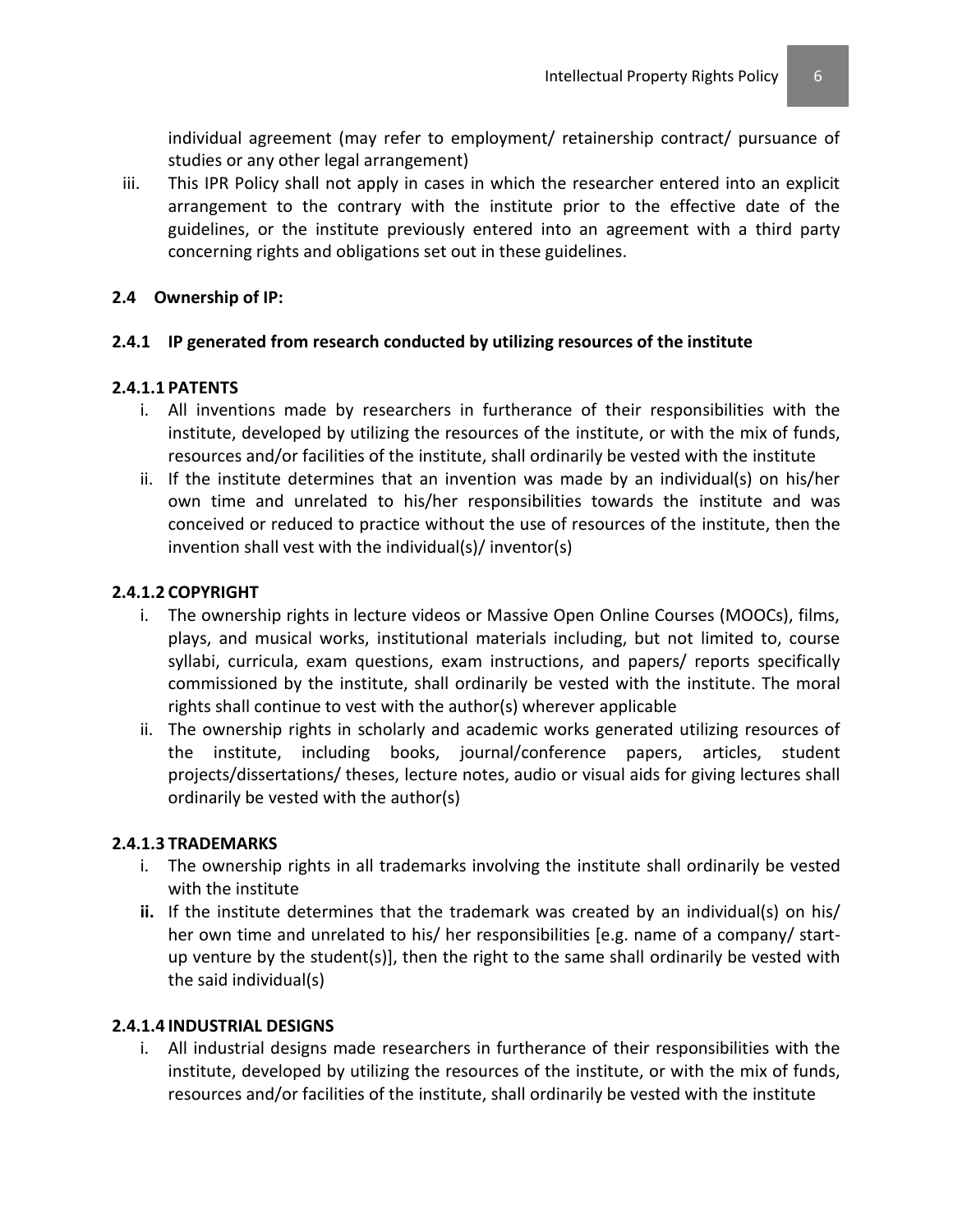ii. If the institute determines that the industrial design was created by an individual(s) on his/her own time and unrelated to his/her responsibilities towards the institute and was conceived or reduced to practice without the use of resources of the institute, then the industrial design shall vest with the individual(s)

#### **2.4.1.5 SEMICONDUCTOR INTEGRATED CIRCUITS AND PLANT VARIETY**

- i. The ownership rights over integrated circuits and plant varieties, with the utilization of resources of the institute, shall vest with the institute
- ii. If the institute determines that the semiconductor integrated circuit layout design or plant variety was created by an individual(s) on his/her own time and unrelated to his/her responsibilities towards the institute and was conceived or reduced to practice without the use of resources of the institute, then the semiconductor integrated circuit layout design or plant variety shall vest with the individual(s)

#### **2.4.2 IP generated from research conducted in collaboration with external partners**

- i. With regard to research conducted in collaboration with external partners, ownership of IP shall be determined as per the terms and conditions in the agreement signed between the concerned parties. However, unless agreed upon explicitly, the institute shall normally retain perpetual, royalty free license to use the IP for research and educational purposes
- ii. In the absence of a specific agreement between the institute, and the external partner, who is providing support for research, the IP rights shall be shared amongst the concerned parties, like the royalty proportion set out under "Licensing and Revenue Sharing" section in this policy

#### **2.4.3 Disclosure**

The institute encourages timely disclosure of all potential IP / Inventions / Innovations generated (conceived or reduced to practice in whole or in part) by researchers of the Institute in the course of their Institute related activities. Disclosure to the IPR Cell enables prompt action by the institute to appropriately protect and disseminate the research activities occurring at the institute.

#### **2.5 Commercialization and Benefit Sharing**

#### **2.5.1 Types of IP licensing and assignment**

Licensing and assignment of IPRs to a third party is the most common mode of IP transfer that can lead towards commercialization of IP. While both licensing and assignment involves giving certain rights to another party, the key difference is that assignment involves transfer of ownership, while licensing is limited to permitting certain uses.

The first preference of the institute is to use the mechanism of licensing, so that ownership rights on the IP may be retained without hindering the prospects of commercialization. Given below are some types of licensing that may be used: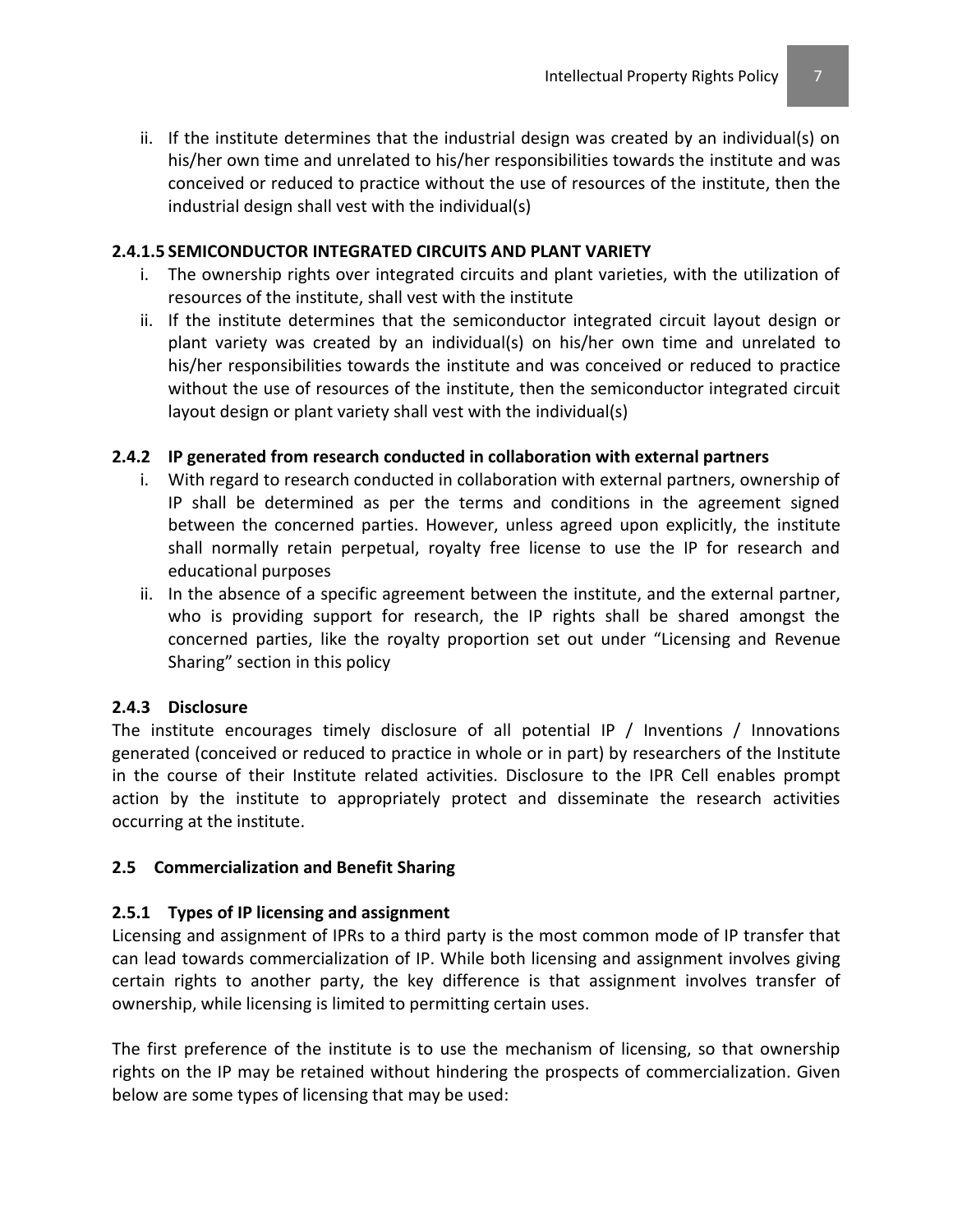- **i.** Non-exclusive licensing: The licensor is permitted to enter into agreements with more than one entity for use and exploitation of the IP. In other words, the same IP may be used by different licensees at the same time for the same purpose or for different purposes.
- **ii.** Exclusive licensing: The licensor licenses the IP solely to one licensee. In other words, the licensee will be the only one authorized by the licensor to use and exploit the IP in question. To the extent possible, exclusive licenses may be avoided. Exclusive licensing of technology with potential for multiple applications may be avoided at all costs.
- **iii.** Sub-licensing: This is applicable when a licensee wishes to further license the IP to another party(s). Permissions pertaining to sub-licensing need to be clarified explicitly in the agreement between the institute(s)/ researchers and licensee(s).

The preferred mode of licensing for the institute (an institute of national importance) will be non-exclusive licensing. However, instances where it is compelling use a combination of the above types of licensing will be evaluated on a case-by-case basis.

### **2.5.2 Licensing Agreements and Revenue Sharing**

### **2.5.2.1 Research outputs generated by utilization of resources of the Institute**

i. The institute will have a revenue sharing agreement(s) with the researcher(s), in cases of commercialization of innovation(s), creation(s), etc., as per the advice of the IP cell. The details of revenue sharing will be decided, based on the type of IP and the nature of commercialization. The proposed model for royalty sharing between creator(s)/ inventor(s) and institute is given below:

| Case           | Net Earnings               | Inventor(s) share Institute share |     | Service<br>Account** |
|----------------|----------------------------|-----------------------------------|-----|----------------------|
| $\mathbf{1}$   | For the first amount $Q^*$ | 70%                               | 20% | 10%                  |
| $\overline{2}$ | For the next amount Q      | 50%                               | 40% | 10%                  |
| $\overline{3}$ | For amounts more than 2Q   | 30%                               | 60% | 10%                  |

\*Q is fixed at Rs 100 lakhs

\*\*Service Account – This fund will be used for the promotion and upgradation of the invention. Unused funds from the service account will be used by the IPR cell for promotion of commercialization, IP protection and any other related activities

- ii. In case the IP filing costs were not borne by the institute, the researcher will be allowed to first deduct the costs incurred for filing of applications and maintenance of such IP, from any income accruing from the commercial exploitation of the IP. This is particularly relevant, as provisional patent applications may have to be filed by the innovators before any disclosure of the innovation. Only the income beyond such costs needs to be shared with the institute
- iii. The researcher's share may continue to be paid, irrespective of whether or not the individual continues as a researcher at the institute
- iv. If more than one researcher is involved in the generation of IP, all the researchers who qualify for benefit sharing in that IP may sign at the time of filing the application (for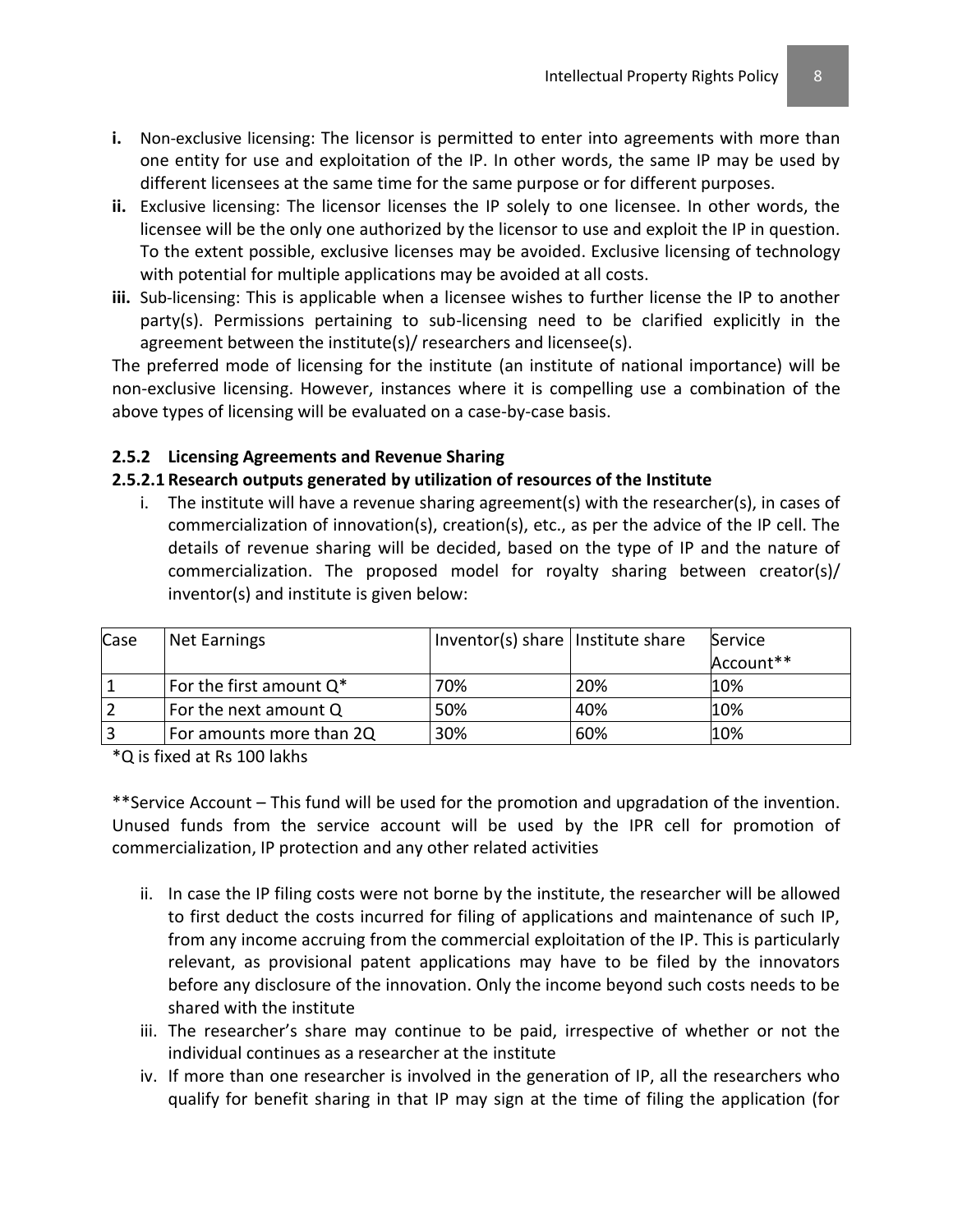example, at the time of filing of patent application), an agreement outlining the proposed distribution of any IP-related earnings based on their contribution. The agreement should specify the proportional percentage of distribution of earnings from IP to each of the researchers. The researcher(s) may, at any time, by mutual consent, revise the distribution of IP earnings agreement, and the institute, may approve the revised agreement, subject to the advice of the IPR cell

- v. With regard to the IP-related revenues earned by the institute, 50% of the revenue will be used for creating the institute IP management fund. This fund will be utilized for any activity relating to commercialization and maintenance of IPR or obtaining IPR in any other country, or for capacity building in the area of IP protection. Further, 10% of the share may be paid to the institute as administrative charges, and 40% may be made available to the concerned department for the purchase of equipment or materials, including Annual Maintenance Contracts (AMC), or for any other academic/research activity, including promotion of science and innovation
- vi. In the case where the copyright vests with the author(s) [as mentioned under "IP generated from research conducted by utilizing resources of the Institute>II.Copyright"], the institute shall have a non-exclusive, royalty free, irrevocable, and worldwide license to use the IP for research, non-commercial and educational purposes. Additionally, in cases where the institute is the owner of copyright in lecture videos and/or MOOCs, the author(s) shall have a non-exclusive, royalty free, irrevocable, and worldwide license to use the IP for research, non-commercial and educational purposes.

#### **2.5.2.2 Research outputs generated in collaboration with external partners (sponsored)**

- i. The revenue sharing on any IP generated from a partnership between the institute and external partners may be based on the agreement signed between the institute and the external partner at the beginning of such collaborations. Care may be taken to ensure that researchers do not enter contracts where the institute neither benefits in terms of revenue or IP sharing.
- i. In circumstances wherein, the assignee or the licensee has not taken adequate steps for the commercialization of the institute – owned intellectual property, the institute may consider revocation of the license and assigning it to another party, after following due process. It is important to add this as a clause in any agreement entered into by the institute, with regard to commercialization of technologies.

#### **2.5.3 Encouraging Entrepreneurship and Start-ups**

To promote and encourage entrepreneurial activities by its researchers, the institute, will license or reassign, under an agreement, its ownership of an intellectual property to the inventor(s) or creator(s) of the property, who opt to market, protect, and license it on their own with minimal involvement of the institute. The fees to be paid to the institute by the assignee consist of all patenting and licensing expenses and appropriate amount of royalties, equity or other value received by the inventor(s) or creator(s). To promote a start-up/ venture set up by a researcher, it may be exempted from any upfront fee and/or royalty accrued to the institute for a period of 3 years from the date of licensing or assigning.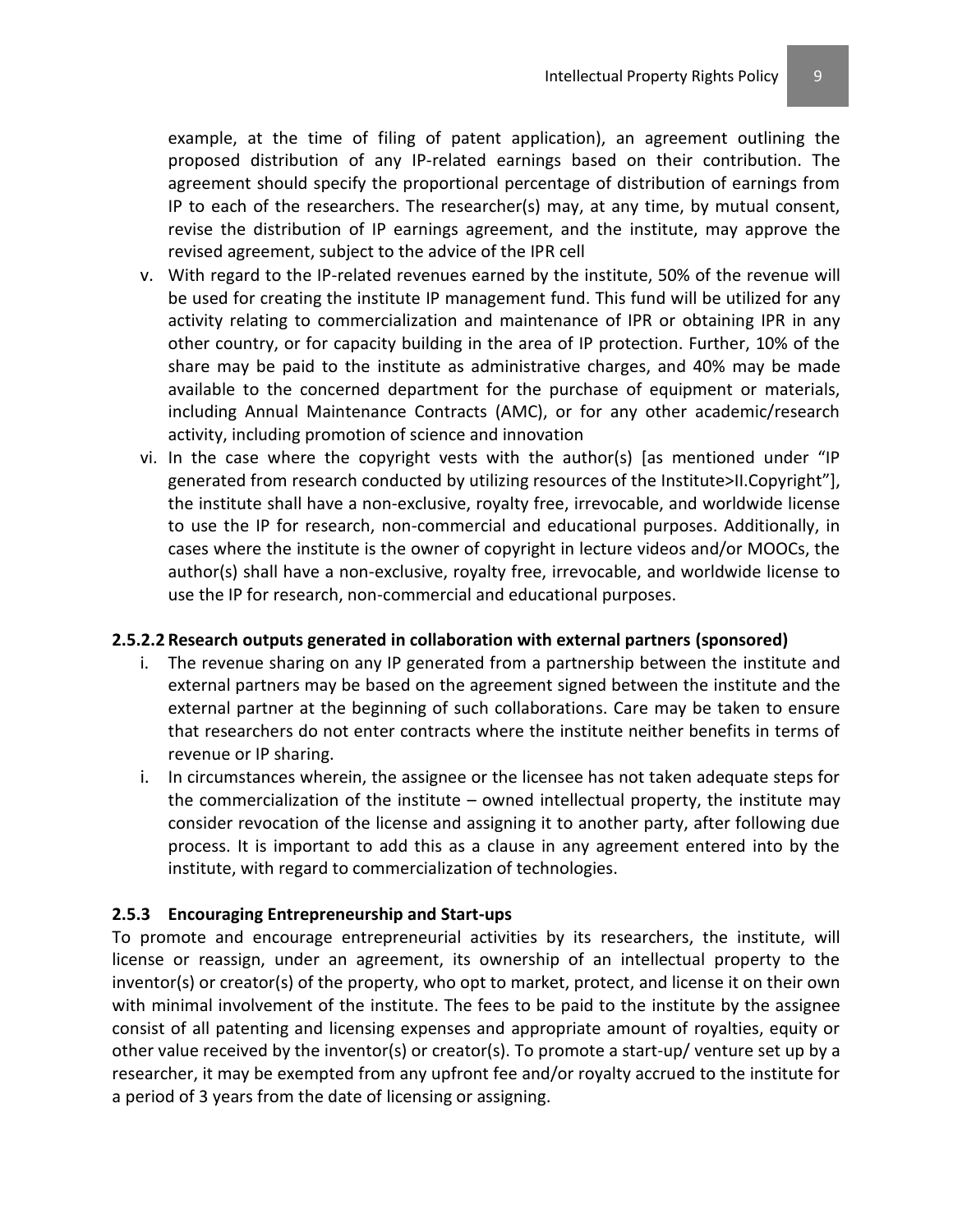| Source of idea                                                                                                                                                                                  | Copyright status>                                                                                                                                                                                                                                          | <b>Patent Status</b>                                                         | Funding entity                                                     | Type of patent                                                                                     | <b>IPR Policy</b>                                                                                                                                                                                                                                                                                                                                                                                             |
|-------------------------------------------------------------------------------------------------------------------------------------------------------------------------------------------------|------------------------------------------------------------------------------------------------------------------------------------------------------------------------------------------------------------------------------------------------------------|------------------------------------------------------------------------------|--------------------------------------------------------------------|----------------------------------------------------------------------------------------------------|---------------------------------------------------------------------------------------------------------------------------------------------------------------------------------------------------------------------------------------------------------------------------------------------------------------------------------------------------------------------------------------------------------------|
| •Faculty -><br>student<br>(curricular or co-<br>$curricular) - (S1)$<br>•Student -><br>faculty<br>curricular) $-$ (S2)<br>•Student -><br>external<br>mentors<br>(incubator,<br>$others) - (S3)$ | •Not related to<br>final year project (P1)<br>(not given to<br>library / institute . Patent filed<br>$copyright) - (C1)$<br>• Related to final<br>(curricular or co-year project (to<br>be given to<br>library / under<br>institute<br>$copyright) - (C2)$ | • Patent not filed - • Institute (F1)<br>(provisional or<br>complete) - (P2) | ·Inventor (faculty<br>/ student) (F2)<br>• External scheme<br>(F3) | •Technology with •R1: NOC /<br>wider<br>applications (T)<br>•Product (specific<br>application) (P) | Waiver if<br>acceptable to<br>institute &<br>faculty (first<br>right of refusal)<br>$\bullet$ R2: Non-<br>exclusive (or<br>exclusive to a<br>specific<br>application/geog<br>$raphy$ ) + 3 year<br>tenure for<br>commercializati<br>on $+10$ year<br>total tenure +<br>Royalty<br>$\bullet$ R3: R2 +<br>additional<br>royalty $+$ an<br>upfront cost in<br>case of transfer<br>to external<br>parties – which |
|                                                                                                                                                                                                 |                                                                                                                                                                                                                                                            |                                                                              |                                                                    |                                                                                                    | is neither<br>student nor<br>faculty led<br>startup                                                                                                                                                                                                                                                                                                                                                           |

The guidelines for specific scenarios of faculty and student led innovation are given below:

| Source of idea | <b>Copyright status</b>          | <b>Patent status</b>                                     | <b>Funding entity</b> | Type of patent | <b>IPR Policy</b>                                                                          |
|----------------|----------------------------------|----------------------------------------------------------|-----------------------|----------------|--------------------------------------------------------------------------------------------|
| S1, S2, S3     | C <sub>1</sub> or C <sub>2</sub> | P <sub>1</sub>                                           | Not F1/F2 or F3       | T or P         | R1                                                                                         |
| S1, S2, S3     | C <sub>1</sub>                   | P <sub>2</sub>                                           | F1 or F2              | T or P         | R2 or R3<br>as<br>relevant                                                                 |
| S1, S2, S3     | C <sub>2</sub>                   | P <sub>2</sub><br>be<br>(to<br>distinguished<br>from C2) | F1                    | T or P         | R <sub>2</sub> or R <sub>3</sub><br>as<br>relevant                                         |
| S1, S2, S3     | C <sub>2</sub>                   | P <sub>2</sub><br>(to<br>be<br>distinguished<br>from C2) | F <sub>2</sub>        | T or P         | R <sub>2</sub> or R <sub>3</sub><br>as<br>relevant<br>(revenue sharing<br>after paying out |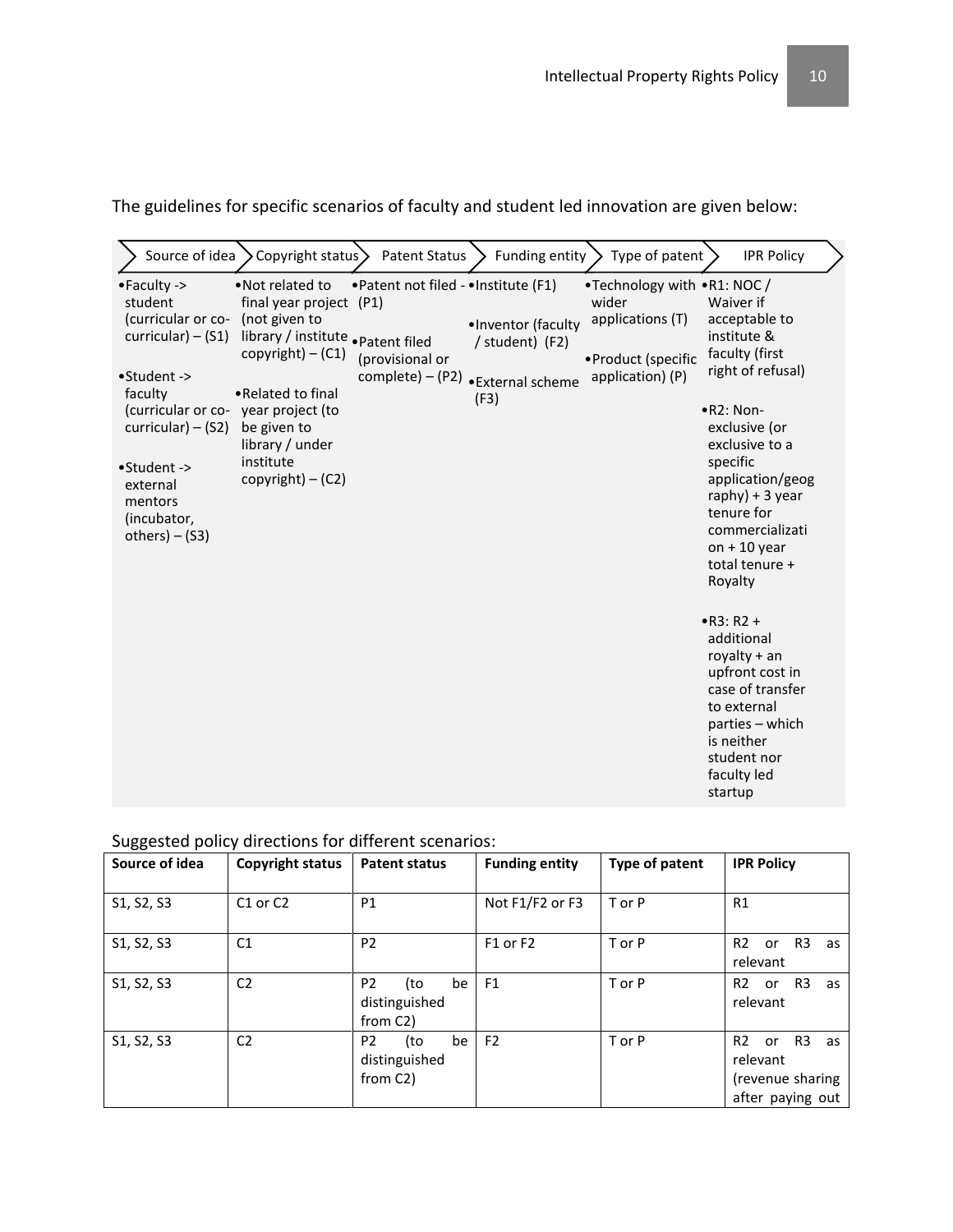|  |  | $\mathbf{r}$<br>costs to<br>the<br>- |
|--|--|--------------------------------------|
|  |  | <i>inventors</i>                     |

The institute would endeavor to exploit the IP either by itself or by commissioning an agency to bring to fruition the IP produced by its personnel. The inventor(s)/creator(s) may seek the institute, to assign the rights to them after a certain holding period.

# **2.5.4 Limitation of Liability**

All commercialization agreements shall clearly mention that the institute is protected and indemnified from all liability arising from development and commercialization of the IP. The policy also supports the need to indemnify institute researchers built into the license agreements for sponsored research and consultative work. The institute shall retain the right to engage in any litigation concerning its IP and license infringements

# **2.5.5 Sharing of Costs related to IP protection**

In relation to the costs involved in IP protection, the institute will adopt the following policy:

- i. If the institute is the sole owner of IP, the costs of IP protection shall be borne by the institute subject to the evaluation and advice of the IPR assessment committee/IPR cell
- ii. In case the institute refuses to incur expenditure in protecting IP, the inventor may be allowed to file IP applications in the name of the institute at their own costs. In case of faculty, the institute will allow reimbursement of the IP filing costs from their CPDA only after the patent status becomes "published". The IP filing costs may be recouped as per the provisions relating to benefit sharing as described under the Licensing agreements and revenue sharing section
- iii. If the IP ownership is shared with external partners, the costs for IP protection may be shared by both the parties, based on the terms and conditions provided in the agreement. It is advisable to incorporate a small budget for IP filing in the research proposal
- iv. Any costs involved in the transfer of rights/ ownership of the institute owned IP may be borne exclusively by the licensee, assignee or person acquiring such rights
- v. In the short-term the institute will only consider filing patents in India.
- vi. Renewal of IPR: A decision on the annual renewal of IP rights will be taken by the Institute. If the institute decides not to renew the IPR in India or any country, then it may assign the rights of the IP in that country to the creator(s) based on a request to that effect from the creator(s) and an internal review. In all cases where IP rights in any specific country have been reassigned to the inventor(s), the institute shall not claim any share of proceeds earned through that IP in that country excepting for the costs already incurred by the institute.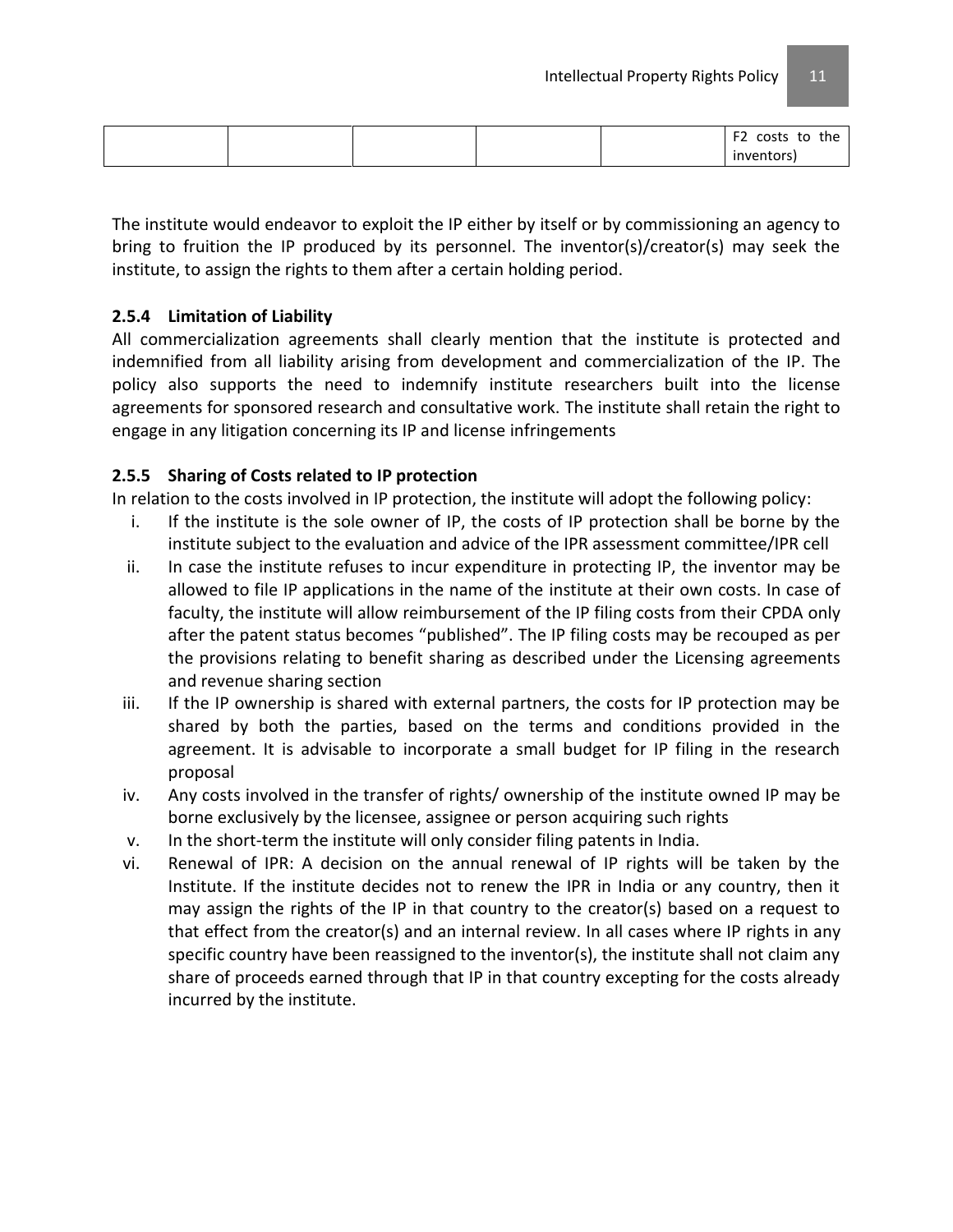### **2.5.6 Waiver of IP rights by the Institute**

- 1. Subject to any associated agreements, or any other agreement thereof, the institute may waive its rights, if the institute decides not to pursue the protection of IP within six months, from sufficient disclosure by the researcher(s) to the institute
- 2. The institute shall take all efforts to convey the decision to the researcher, whether to pursue or not pursue the protection of IP, within three months, after sufficient disclosure by the researcher, to the institute. Under all such circumstances, unless explicitly agreed to, the institute, shall retain a non-exclusive, royalty-free, irrevocable, and worldwide license to use the IP for research and educational purposes.

#### **2.5.7 Use of Institutes' IP Resources**

The institute may allow the use of the following IP resources by third parties as per conditions given thereunder:

- (i) Intellectual Property already in existence and owned by the institute;
- (ii) Usage of the name, logo, or trademark of the institute in the creation and marketing of intellectual property.

Conditions:

- 1. They will be used only in public interest;
- 2. They will be used:
	- i. in a responsible manner to create a product/process conforming to environmental safety and good manufacturing practices promoted by the Government of India and its regulatory bodies;
	- ii. in promoting truthful claims and information, i.e., not for misleading the society;
- iii. without any liability on the university in case of misuse of trademark(s) or accidental damage accruing due to use of trademark(s).

# **2.6 Dealing with IP rights owned by third parties**

#### **2.6.1 Use of technology protected by IPRs like patents and designs**

It is possible that researchers may have to use diverse technology/ design/ software, as part of their research. Under all such circumstances, due care and attention must be given, for not infringing the IP rights of third parties. Some of the licenses may have restrictions with respect to the kind of usages permitted. It is important to ensure that due and necessary permissions are obtained from IP owners prior to engaging in any use which moves beyond the terms of license or as permitted under the relevant statute(s) in India.

#### **2.6.2 Use of copyrighted materials**

Whenever researchers use copyrighted material for teaching or research purposes, it needs to be ensured that the use is within the permission obtained from the concerned copyright holder(s) or is within the boundaries of exceptions provided under the Indian copyright law. The scope of different educational use-related exceptions under Indian copyright law have been interpreted by different courts in India.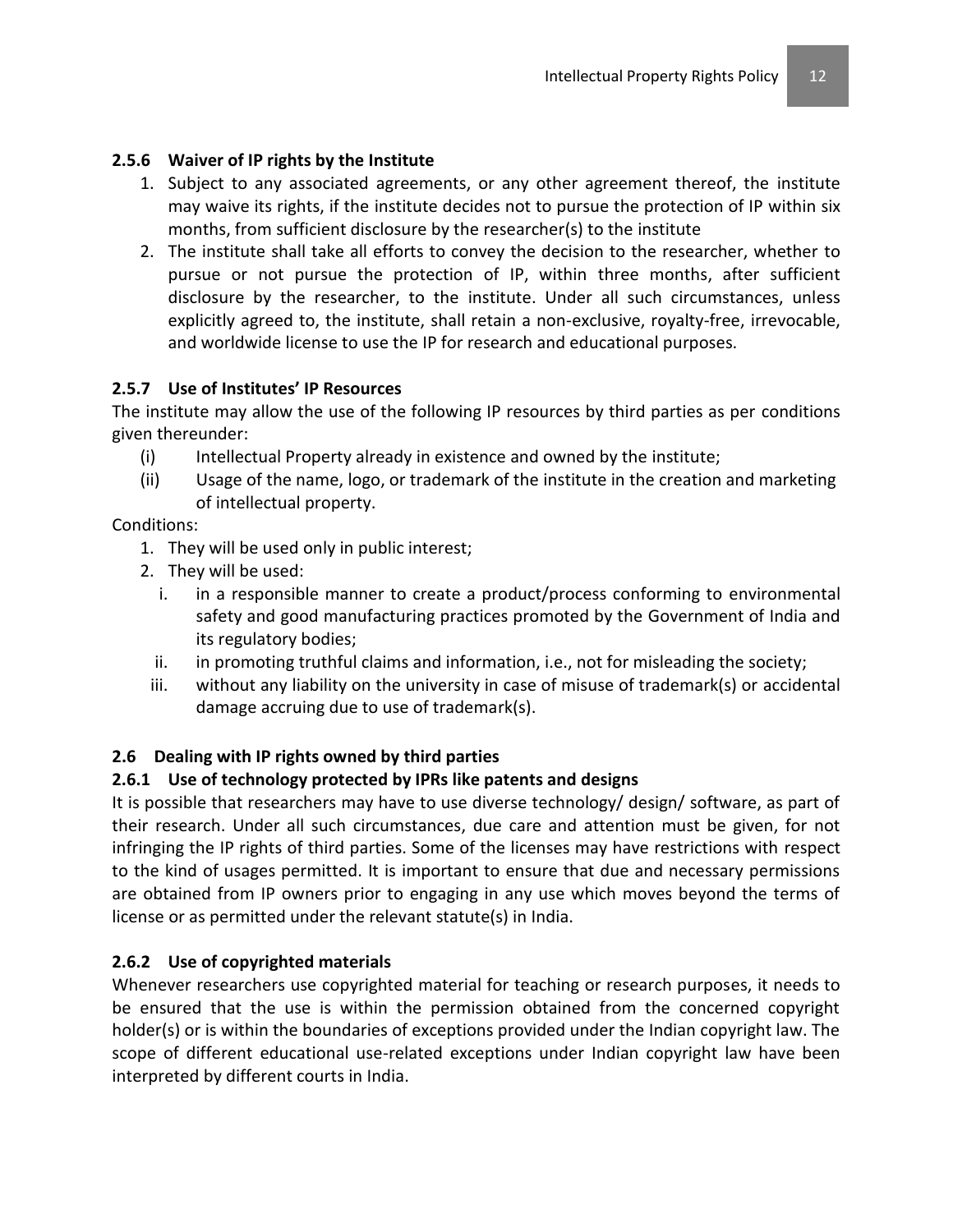- (i) The institute library will consider creating an Institutional Repository and a link to the same may be provided on its official website. This repository shall include dissertations, theses, papers, publications, and other in-house publications
- (ii) In the absence of an institutional repository, the researchers may submit such works in other open repositories in the relevant subject area
- (iii) The researchers may be encouraged to license their works under an open license so that other researchers can also use the research outputs by providing appropriate attribution to the researchers.

# **2.6.3 Promotion of the use of Free and Open-Source Software (FOSS)**

The National IPR Policy, 2016, approved by the Union Cabinet, is a giant leap by the Government of India to spur creativity and stimulate innovation. As a vision document, it lays down the roadmap for the future of IPRs in India. It aims to establish an ecosystem in the country, conducive to innovation and creativity not only in terms of IP awareness and creation, but also commercialization and enforcement. In this regard, it is pertinent to note that the policy enshrines the following action point: 5.12.: Promote use of Free and Open-Source Software along with adoption of open standards; possibility of creating Indian standard operating environments will be examined.

The use of Free and Open-Source Software (FOSS) can help in furthering the software-related skills of students and researchers. Wide adoption of FOSS would also improve the quality of software and lower the long-term costs of research in the universities. Hence the institute may:

- i) actively promote the use of FOSS among researchers, along with open standards;
- ii) regularly organize training programs in FOSS for researchers;
- $\text{ii)}$  license institute owned software under open licenses; and
- iv) as far as possible, use FOSS for all official purposes.

# **2.7 Confidentiality, Data Protection and Privacy**

All users of information, documents and/or data within the institute, must ensure that the same is always held securely and all activities pertaining to such information, documents and/or data will be kept confidential by the user(s) and will be used only for purpose of such activities. The institute shall strive to protect the data and personal information against unauthorized access, loss, destruction or breach. It is suggested to have proper nondisclosure agreements with the user(s) in place to secure such confidential information, documents and/or data.

Notwithstanding the above, any information which falls within one of the following shall not be treated as Confidential Information:

- i. already under public domain;
- ii. is required by law or regulation to be disclosed;
- iii. is independently developed by the researcher; and
- iv. is received from a third party having no obligations of confidentiality to the disclosing party.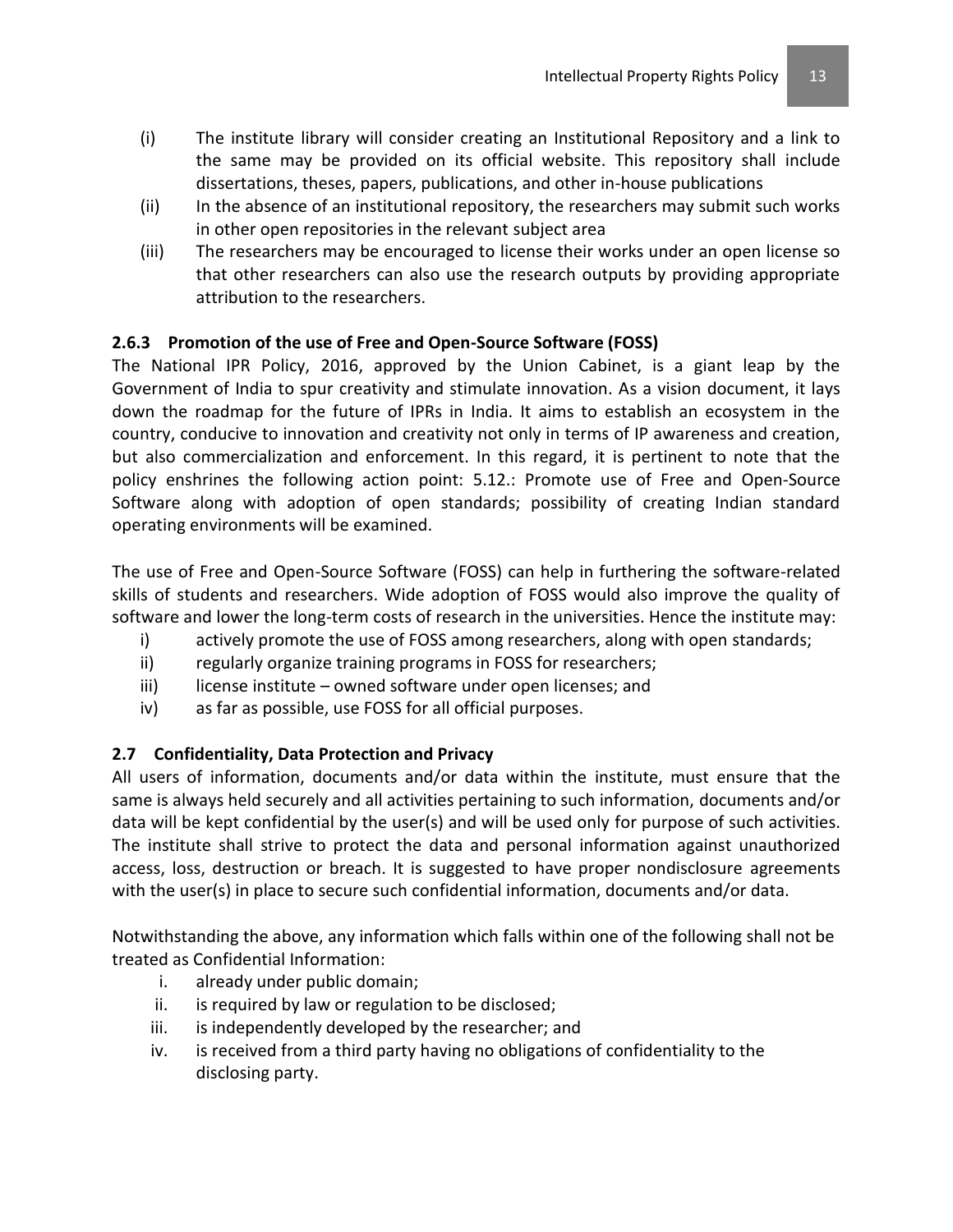#### **2.8 Publications**

- i. Any publication, document and/or paper arising out of research activities shall be owned jointly by the institute and researcher(s)
- i. The use of name, logo and/ or official emblem of the institute shall not be done without prior written permission from the institution. This rule is specifically for researchers other than faculty
- ii. While the researcher may publish material relating to the research, it may be better for both the researcher and the institute to jointly decide on any publication to be made
- iii. Particular care needs to be taken that no publication is made till the patent, if applicable, is filed
- iv. The institute may retain the right to require exclusion of certain portions from the information being published.

### **2.9 Dispute Resolution**

i. In case of any disputes between the institute and the inventor(s) / creator(s)/ any other aggrieved person(s), regarding the implementation of these guidelines, scope, operation or effect of any contract/ agreement entered into, or the validity or breach thereof, the inventor(s) / creator(s)/ any other aggrieved person(s) may appeal to the director. Efforts shall be made to address the concerns of the aggrieved party through the appointment of a committee of experts and the verdict of the Director is final.

#### **3. IPR Management**

The institute IPR Cell will be responsible for management of IP. The IPR cell envisions promoting academic freedom and safeguarding the interests of inventor in creation and commercialization of intellectual property with legal support, wherever necessary. It also envisions creating an environment for acquiring new knowledge through innovation, developing an attitude of prudent IP management practices and promoting an IPR culture compatible with the educational mission of the institute.

The IPR Cell will function with the prime focus of enabling students, researchers and professors to identify, generate and protect their intellectual property through filing procedures for rights like patents, copyrights, trademarks, designs, etc. The IPR Cell will also cater to commercialization of intellectual property, which will further foster the creation of a fruitful dynamic system between universities, investors and industries. Along with this, the IPR Cell will ensure seamless and ceaseless knowledge transfer amongst students and faculties, alike.

#### **3.1 Objective of IPR Cell**

To establish an evolving framework where creativity and innovation are stimulated by Intellectual Property for the benefit of all; where intellectual property promotes advancement in science and technology, arts and culture, media and entertainment; where knowledge is the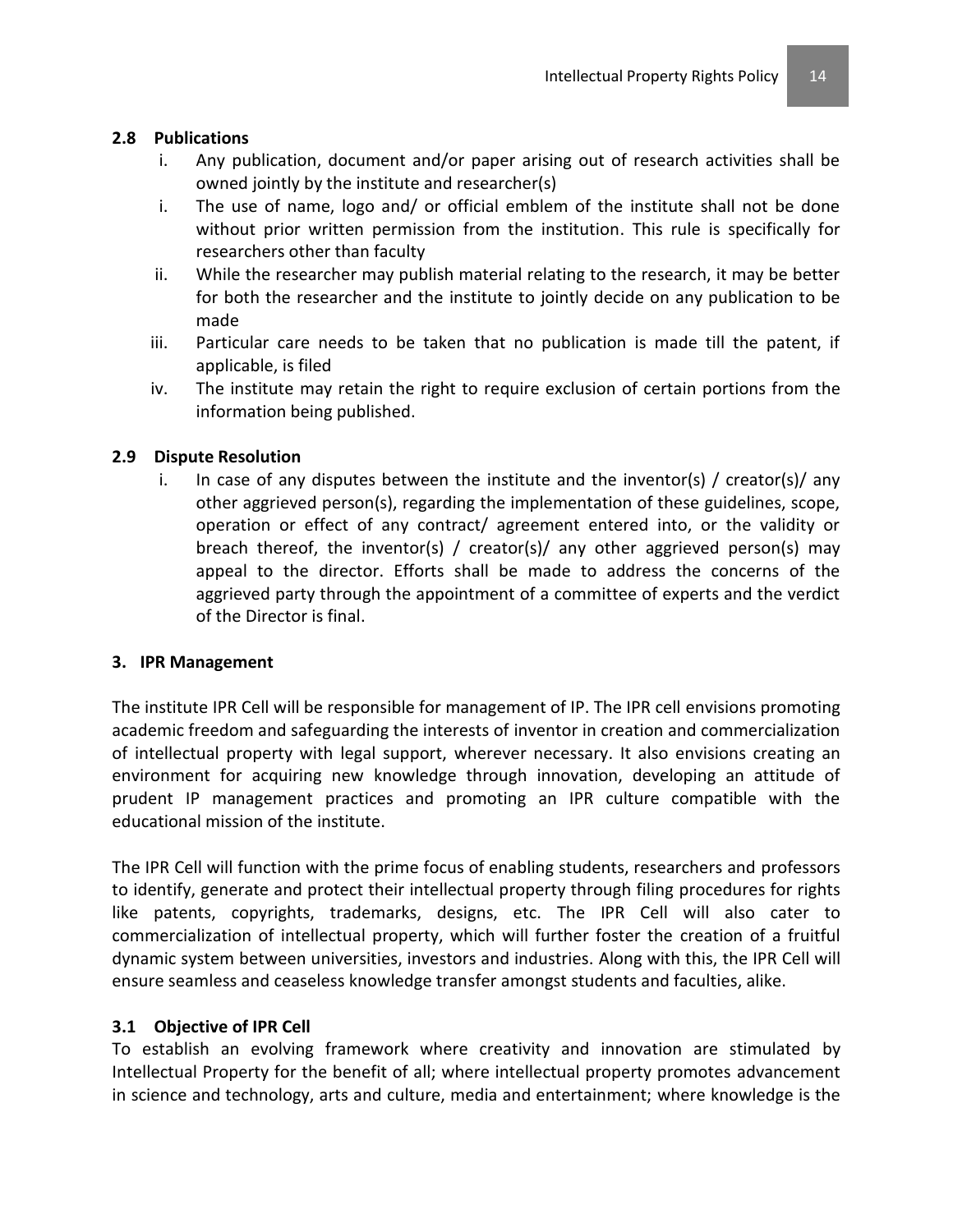main driver of development, and knowledge owned is transformed into knowledge shared; where an ambience is created wherein new ideas, research and scholarship flourish and from which the leaders, creators and innovators of tomorrow emerge.

# **3.2 Responsibilities**

- i. IPR Cell will be responsible for conducting the following:
	- IPR Awareness Programs Conducting IPR awareness programs for students, faculty, researchers, officials, etc.
	- Self-Training Workshops/ Advanced level awareness programs Conduct advanced and training of trainers (TOTs) level IPR awareness programs for students, faculty, researchers, officials, etc.
- ii. IPR Cell shall provide an environment for academic and R&D excellence and conduct dedicated programs on IPR for the undergraduate and postgraduate students as well as organise regular IPR counselling programme for research scholars.
- iii. IPR Cell shall expose students, faculty, researchers, officials, etc. to the prevalent IP law practices and provide them with an opportunity to learn and use legal skills under the supervision of IP practitioners and experts.
- iv. IPR Cell shall provide a platform to diagnose innovation and research on contemporary issues of national and international relevance leading to creation of IPR.
- v. IPR Cell shall facilitate, encourage, promote and establish collaborative frameworks for industry – institute partnerships at national and international scale to initiate research and development of commercial value.
- vi. IPR Cell will work with the existing innovation and creativity ecosystem in the institute (such as Incubation Centres, Entrepreneurship Clubs, etc.).
- vii. IPR Cell will facilitate the recording, monitoring and maintenance of the IP portfolio of the institute may choose an outside counsel/ IP firm for managing its IP portfolio.
- viii. IPR Cell will enhance the reputation of the institute as an academic research institution and a member of society as well as the reputation of the Researchers through bringing the research results to public use and benefit. It will ensure that a culture is built that enhances recognition and respect for IP amongst students, faculty, researchers, officials, etc.
- ix. IPR Cell will be custodian of the institute procedures on the identification, ownership, protection and commercialization of IP.
- x. IPR Cell on regular basis will encourage researchers to identify solutions for problems faced by the industries and tailor research projects around the same.
- xi. In case of IP Filings: Students pursuing Post-Graduate and above courses (M. Tech and Ph.D. students) shall be encouraged to undertake patent search before publishing any research paper and subsequently file for a provisional patent for novel inventions.
- xii. IPR Cell will receive all Invention Disclosure Forms and applications for IP filing. The IPR cell will constitute an IPR Assessment committee with internal and external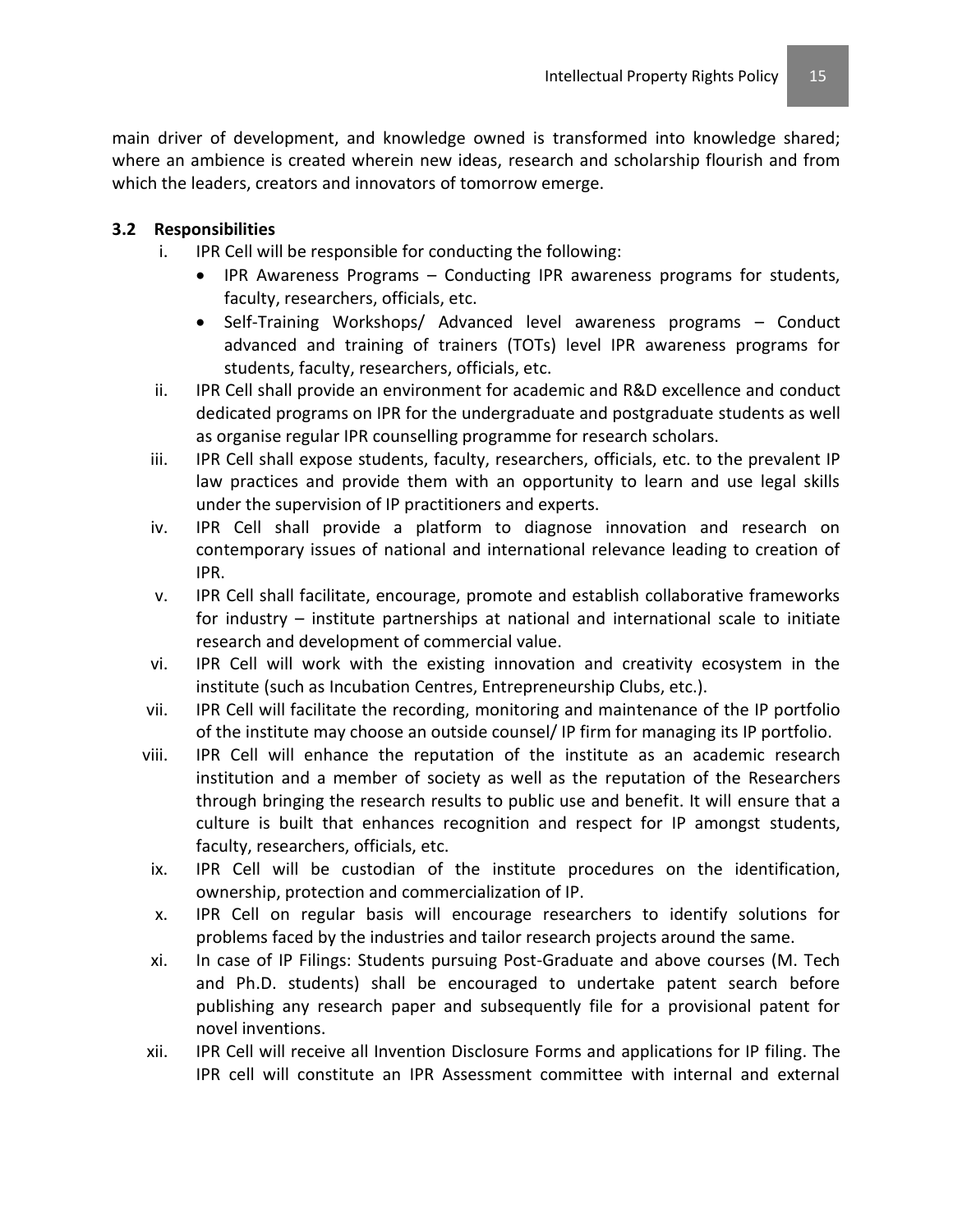experts based on the nature of application and the recommendation of the committee will be submitted to the institute director's approval

- xiii. For filing any IP, IPR Cell may avail necessary help from the nearest PIC/ IPFC or TISC present across the country. IPR Cell may seek assistance from these entities for legal certainty in research activities and technology-based relationships with third parties.
- xiv. IPR Cell shall share half yearly reports, which shall provide updates regarding the work done and targets/ milestones achieved, with the Centre for IPR Promotion and Management, Department for Promotion of Industry and Internal Trade (CIPAM-DPIIT) and concerned Department(s) in the State Government.
- xv. IPR Cell may ensure, in case of disputes, efforts are made to address the concerns by developing and instituting as well as adopting an alternative dispute mechanism at the institute level.
- xvi. IPR Cell shall be governed by appropriate laws of the Tamilnadu State and India.

# **3.3 Organization**

The IPR Cell will have a simple structure and work towards establishing a creative, innovative and IP friendly ecosystem as well as devise monitoring mechanisms in institute. It will comprise the following members:

- **IPR Faculty Coordinators:** 2-3 faculty members nominated by the director shall be responsible for day-to-day operations of the IP Cell and will coordinate with the students and faculty
- **Student Coordinator(s):** Two members of the Institute Innovation Council with interest in the field of IPRs will be appointed as student coordinators. They will work under the guidance of the IPR Coordinators towards achieving the goals of the IPR Cell
- **One Office Assistant:** Responsible for maintenance of records, and accounting details.

The members of the IPR cell must have basic knowledge on IPRs and strive to get appropriate certifications. The IPR cell will report to the Dean (Design, Innovation and Incubation). The Dean will be responsible for making sure that all the mandates are followed and the roles and responsibilities for effective functioning are judiciously followed; and for using his or her network to reach out to industries for collaboration with the institute.

#### **3.4 IPR Contracts and Agreements**

All agreements in relation to IPR including but not limited to the following categories, for activities undertaken by any institute personnel need to be approved by the institute.

- Confidentiality Agreement / Non-disclosure Agreement
- Evaluation Agreement
- License Agreement
- Technology Transfer Agreement
- Alternative Dispute Resolution Agreement

The sponsored research and consultancy cell may comply with the IPR policy and keep the IPR cell informed of any specific disclosures or joint patent filings with external parties. The director acts as the final signing authority in all categories of agreements listed above. All agreements to be signed